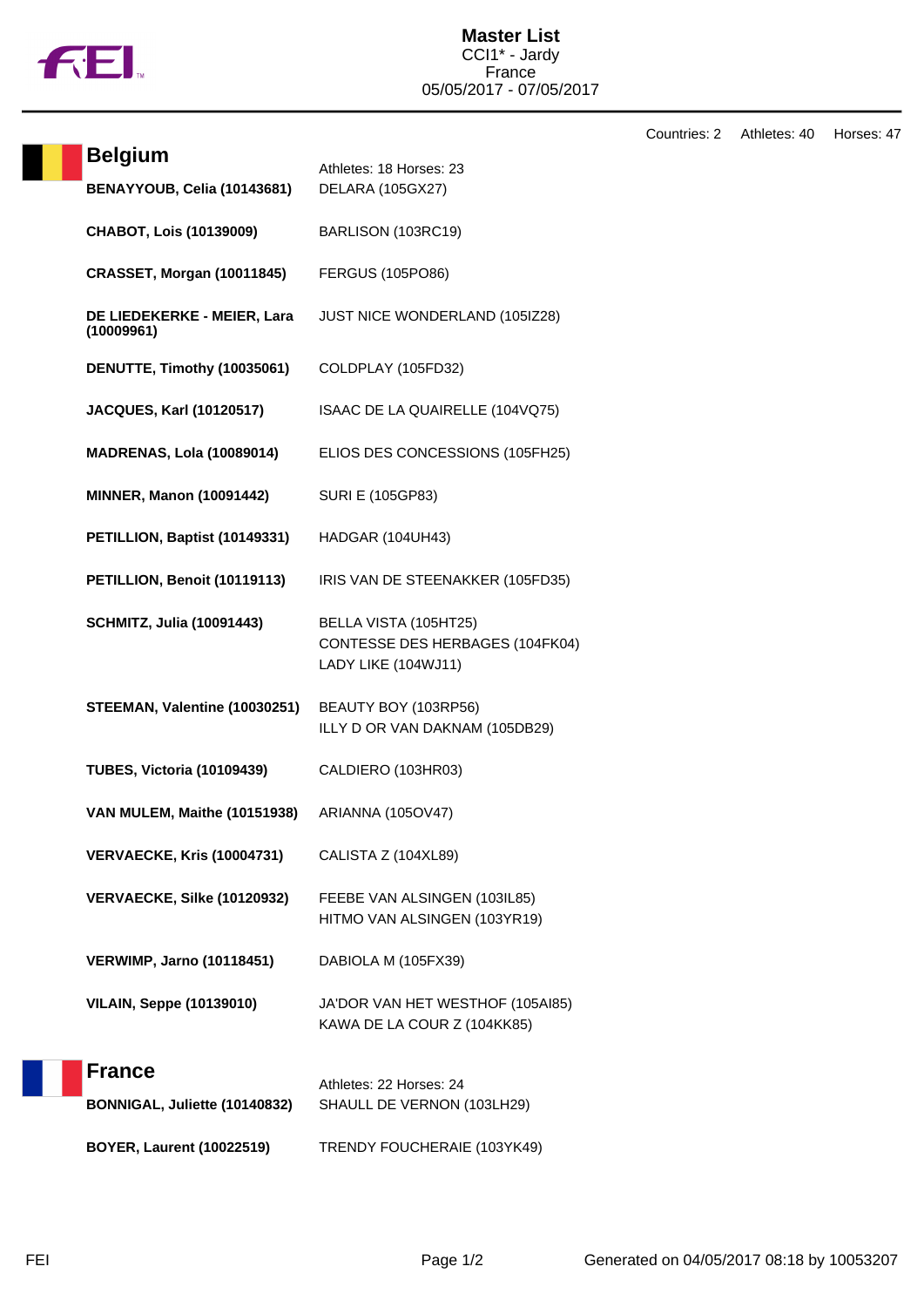

| CANTELOUP, Anouk (10151944)               | PANDORA MONTAGNE (105PP86)                                     |
|-------------------------------------------|----------------------------------------------------------------|
| CHAUMAT, Clemence (10142475)              | SUNNY BRUERE (105HG84)                                         |
| <b>COCHET, Raphael (10085936)</b>         | ANGOON DE KAER (105PO62)                                       |
| DHENNIN, Didier (10003999)                | NYCTALE BOREALE (105HT72)<br>VIF D'OR LILI (105PW20)           |
| <b>DIONISI, Pierre (10077441)</b>         | TAKAMARU VAN MOE Z (105OQ32)                                   |
| GIRAUD TABOUREAU, Johann<br>(10007247)    | <b>VIVEKA (105OP71)</b>                                        |
| GONZALEZ, Quentin (10108678)              | QUETEUSE D'AVRIL (104AB18)                                     |
| <b>GROUT, Sabine (10149993)</b>           | COCO MADEMOISELLE DN (105LR36)                                 |
| LE COZ, Gireg (10034043)                  | AISPRIT DE LA LOGE (105HN76)                                   |
| LEFEVRE, Cyrielle (10087626)              | ARMANJO SEROSAH (105GV43)                                      |
| LEJEUNE, Camille (10007148)               | ATLANTIC DES ISLES (105PA71)                                   |
| NOEL, Arthur (10132424)                   | TILT DES LOUPS (104FH71)                                       |
| PATENOTTE, Elodie (10045896)              | ABSOLUT GOLD (105FL48)                                         |
|                                           | PERCHERON, Antoine (10069747) FRATELLO DI SANGUE CSG (105HG46) |
| <b>PONS, François (10055127)</b>          | AGORA DE BORDENAVE (105KN66)                                   |
| PROVASI, Ugo (10011304)                   | ANOTHER QUEST (105JA57)                                        |
| RIEDWEG, Aurelie (10029043)               | BART L (103SG06)<br>PRIMHUS Z (105IY55)                        |
| <b>ROQUES, Alexis (10016317)</b>          | ASCOT DU CASTERAS (105HN92)                                    |
| ROSIAUX, Nicolas (10149839)               | CARROGRIVE (105OA79)                                           |
| <b>WERTHMANN, Stephanie</b><br>(10035201) | FARAH DIBAH SV (105IL90)                                       |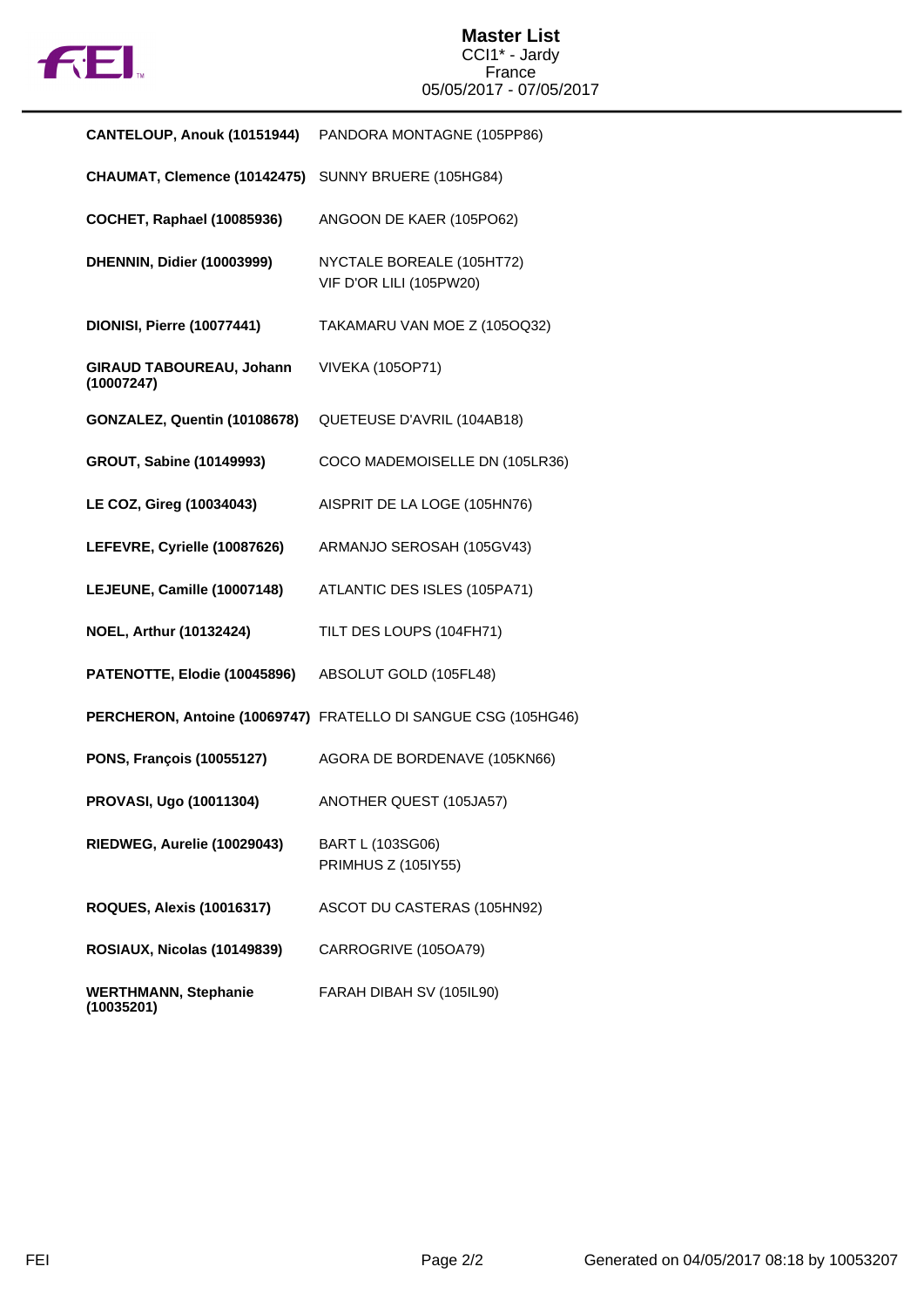

Countries: 6 Athletes: 41 Horses: 45

| <b>Belgium</b>                                         | Athletes: 11 Horses: 11                                                                      |
|--------------------------------------------------------|----------------------------------------------------------------------------------------------|
| ADRIAENSEN, Geert (10017167)                           | RAFIKI (105NV26)                                                                             |
| <b>BIRKIYE, Laura (10107600)</b>                       | VALENTINE.C (104IF52)                                                                        |
| CHABOT, Christian (10007987)                           | BELLE ROMANCE (104AG71)                                                                      |
| DE LIEDEKERKE - MEIER, Lara<br>(10009961)              | GINGER 857 (105JC09)                                                                         |
| EGGERMONT, Lauren (10085185) EVERY CHICO SUN (102ZD23) |                                                                                              |
| <b>MOONEY, Lyse (10141440)</b>                         | FAIRYTALE PRINCESS D (105GC32)                                                               |
| <b>PEETERS, Jasper (10089666)</b>                      | JACKASS PK (105FW18)                                                                         |
| <b>THIJS, Laurine (10100299)</b>                       | CHAMPAGNE PIA Z (104XU68)                                                                    |
| <b>TUBES, Victoria (10109439)</b>                      | WANIETA (102ZC52)                                                                            |
| <b>VANDER PLAETSE, Jenthe</b><br>(10152191)            | <b>TIRASOTO (105PV32)</b>                                                                    |
| <b>VANHEE, Donna (10098695)</b>                        | KIND LIGHT VAN HOF TER EDE (105HS46)                                                         |
| <b>France</b>                                          | Athletes: 25 Horses: 28                                                                      |
| <b>BARRIER, Thomas (10145167)</b>                      | QUIDAM DE CAROLLES (105JY78)                                                                 |
| BELHOCINE, Anis (10076463)                             | OLDING LOUVO (105HP63)                                                                       |
| BEZBAKH, Helene (10149841)                             | TOOTSIE DU MESNIL (105OB23)                                                                  |
| <b>BONNEAU, Arthur (10013126)</b>                      | UHLAN DU SAILLAN (104LE00)                                                                   |
| <b>BONNET, Justine (10080927)</b>                      | PLAY BOY DE MESILLE (103FM74)                                                                |
| <b>BORDES, Gilles (10004233)</b>                       | AKENA DES DOUITS (105DY54)<br>ORION DE CAVALHAC (FRA46966)<br>PRESTIGE DES CLOTINS (102TD97) |
| DANGER, Charlene (10140198)                            | QUIDEUR D'UHART (103AS95)                                                                    |
| DESCHAMPS, Agathe (10151471)                           | MIMOSA DE LA FIEFFE (102PW71)                                                                |
| DORTET, Celine (10101635)                              | ULTIMO D'OLINE (104ZD70)                                                                     |
| <b>DUBUS, Aurore (10097325)</b>                        | AMNISTIE DE FEINN (105CK83)<br>BOREALE (104AY60)                                             |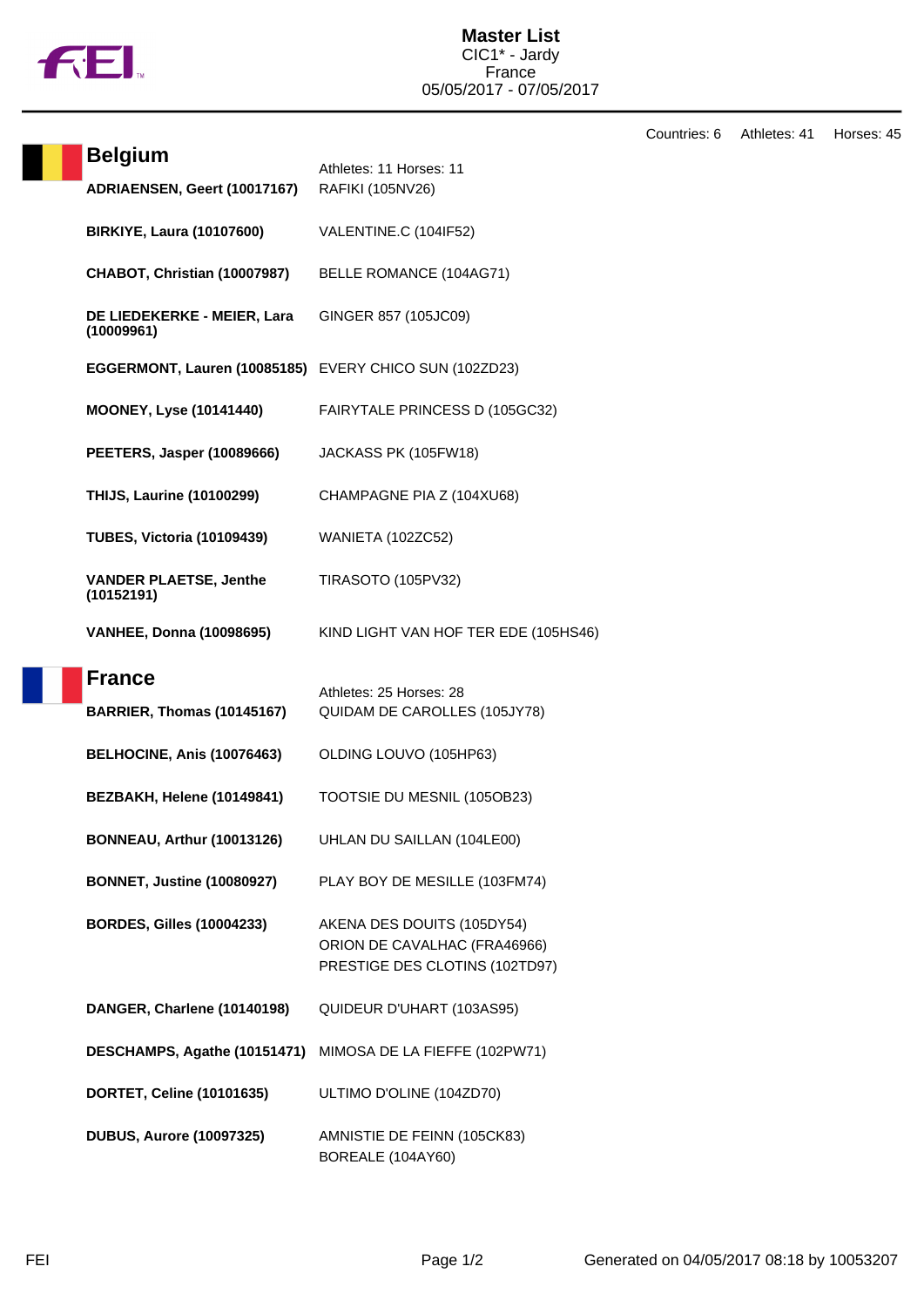

## **Master List** CIC1\* - Jardy France 05/05/2017 - 07/05/2017

| <b>DUCOIN, Arnaud Etienne</b><br>(10047047)                 | RIALTO BIATS (103II60)          |
|-------------------------------------------------------------|---------------------------------|
| <b>DUFRESNE, Hugo (10034651)</b>                            | SECOND DE MEE (105QA56)         |
| FIDELAINE, Victoria (10067662)                              | PHYSALIS DE LA FORGE (105HU04)  |
| <b>GLEIZE, Melanie (10087488)</b>                           | QUININE DE MEXELLE (103PW47)    |
| <b>HARNAY, Jules (10139973)</b>                             | UBERT DU TERROIR (105EV90)      |
| HERRARD, Blandine (10141635)                                | MYSORE D'ELBEE (105GJ68)        |
| LEJEUNE, Camille (10007148)                                 | UKY DE L'ORANGERIE (105HL33)    |
| LEMAIRE, Alexis (10007986)                                  | UN BRIN CHIC DUBANIER (104WM61) |
| LIVIO, Maxime (10011305)                                    | API LULU DE LA MURE (105PQ23)   |
| OLSZTYNSKI, Frédéric (10010145) SKIDOU DES DOUETS (105DX23) |                                 |
| PATENOTTE, Elodie (10045896)                                | STREET TO GOLD (FRA46807)       |
| <b>PAULY, Alexis (10144154)</b>                             | ROBBO DU PRESSOIR (105IZ15)     |
| <b>PICARD, Romain (10027910)</b>                            | VERTIGO DU HEYNEF (105CA89)     |
| <b>SANS, Romain (10111923)</b>                              | UNETOILE DE LA SERRE (104KX99)  |
| TOURNERIE, Harmonie (10123692) PRELUDE D'UNE (104WU39)      |                                 |
| Germany                                                     | Athlete: 1 Horse: 1             |
| MEIER, Kai-Steffen (10004622)                               | CARRIGEEN NORWICH (105IO80)     |
| <b>Spain</b>                                                | Athlete: 1 Horse: 1             |
| <b>GONZALEZ DUVERDUN, Lionel</b><br>(10028828)              | BALTHA DU CHAILLOU (105PI61)    |
| <b>Switzerland</b>                                          | Athletes: 2 Horses: 3           |
|                                                             |                                 |

**GUYOT, Camille (10029190)** ARPEGE DE LA CENSE (105IU63) VINECHESKA JECLAI'S (104VO04)

**KHATAU, Andréa (10038884)** ALGORAB DU SOLEIL (105IB93)

## **Thailand CHAVATANONT, Arinadtha (10061264)**

Athlete: 1 Horse: 1 BOLEYBAWN PRINCE (102YO32)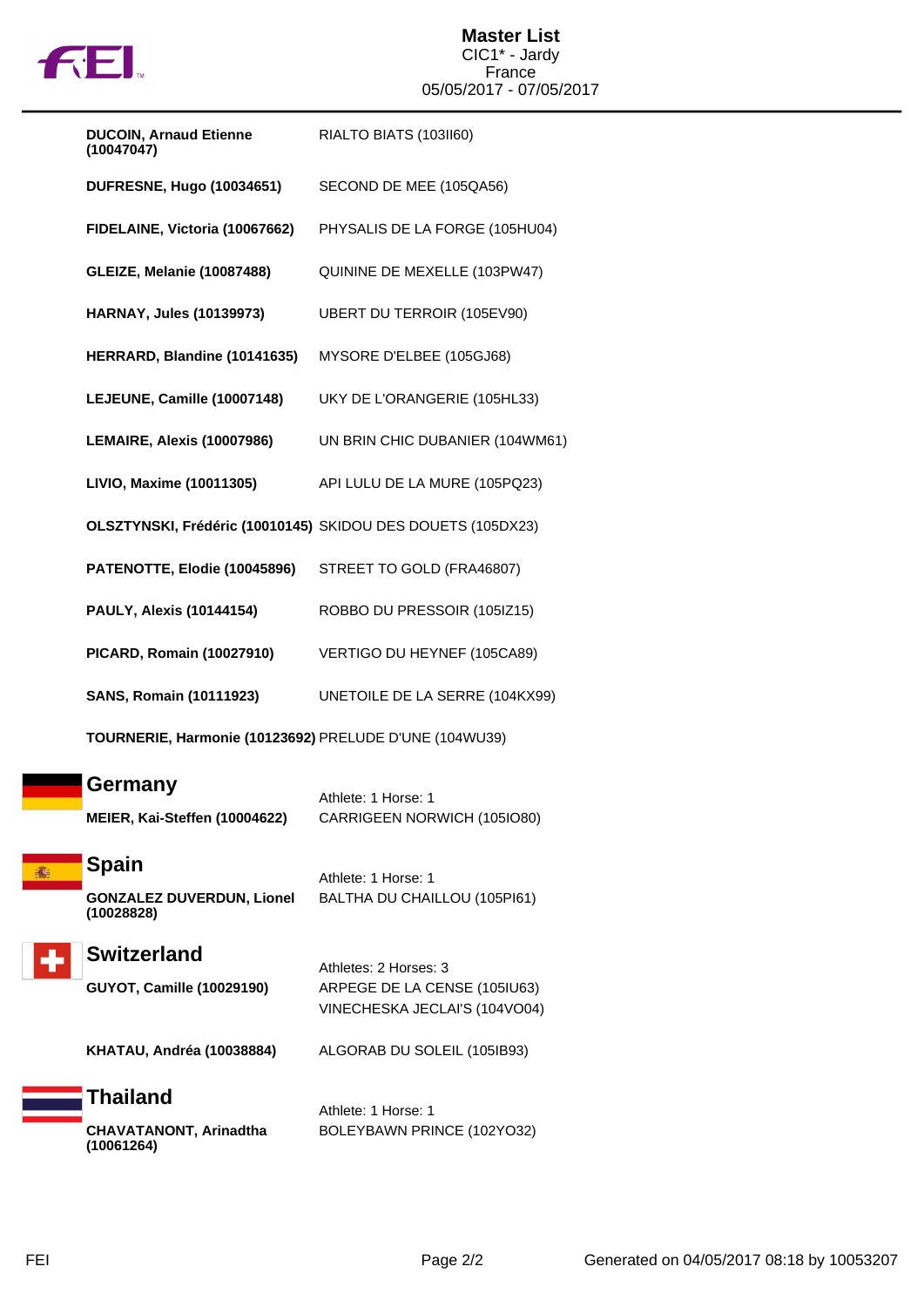

**Master List** CIC2\* - Jardy France 05/05/2017 - 07/05/2017

Countries: 6 Athletes: 46 Horses: 53

|  | <b>Belgium</b>                                                         |                                                            |
|--|------------------------------------------------------------------------|------------------------------------------------------------|
|  | <b>BUYCK, Camille (10089006)</b>                                       | Athletes: 7 Horses: 8<br>DOUZE VAN DE TWEE ACREN (105IJ95) |
|  | CHABOT, Christian (10007987)                                           | DIABOLO (104VQ67)                                          |
|  | COEVOET, Anne Sofie (10098621) CHIVAS REGAL Z (104YG91)                |                                                            |
|  | DE LIEDEKERKE - MEIER, Lara<br>(10009961)                              | DUCATI D'ARVILLE (105GF35)                                 |
|  |                                                                        | MIGHTY'S MATCH (104SO54)                                   |
|  | LOGE, Laura (10086455)                                                 | QUARTZ DU LERCHENBERG (103DR95)                            |
|  | <b>REVYN, Nele (10096669)</b>                                          | KALLISTHA (105EB35)                                        |
|  | VERVAECKE, Senne (10097040)                                            | JENO (104VT37)                                             |
|  | <b>France</b>                                                          | Athletes: 27 Horses: 31                                    |
|  | <b>BARBIER, Marie Caroline</b><br>(10079844)                           | UNION LIBRE FLY (104KW71)                                  |
|  | <b>BLIN DELAMARE, Caroline</b><br>(10098699)                           | BESSA V Z (103TJ52)                                        |
|  | BOVERO, Clotilde (10079986)                                            | QUI MOUSS'ESPIEGLE (103II73)                               |
|  | CAVAILLON, Sebastien (10026091) EDISON (105IP06)                       | TANAKA BRIMBELLES Z (105JA10)                              |
|  | CHAUVET, Edouard (10028308)                                            | VESUBIO (104TX56)                                          |
|  | CHOPLAIN, Amaury (10011819)                                            | PHOEBE DU GAZON (104XV34)                                  |
|  | <b>CRUSE, Mathilde (10088626)</b>                                      | FIRST FLIGHT ALLIANCE (103RX83)                            |
|  | DAVID, Geraldine (10030727)                                            | SHERRY DAM (104NA16)                                       |
|  | DE CASABIANCA, Pierre Francois A L'ILE DE BATZ (105KP14)<br>(10010749) |                                                            |
|  | DE ZUCHOWICZ CNE, Stanislas<br>(10003464)                              | QOGOUN DES IBIS (102ZY80)                                  |
|  |                                                                        | ULT'IM (104KY67)                                           |
|  | DUMONT, Olympe (10045474)                                              | AZAR DES AULNES Z (104IY38)                                |
|  | <b>GOURY, Alexis (10109348)</b>                                        | VIDOCQ DE TAEL (104WM64)                                   |
|  | GUY, Anne Laure (10110240)                                             | RANCOEUR DU SEPEY (104LQ13)                                |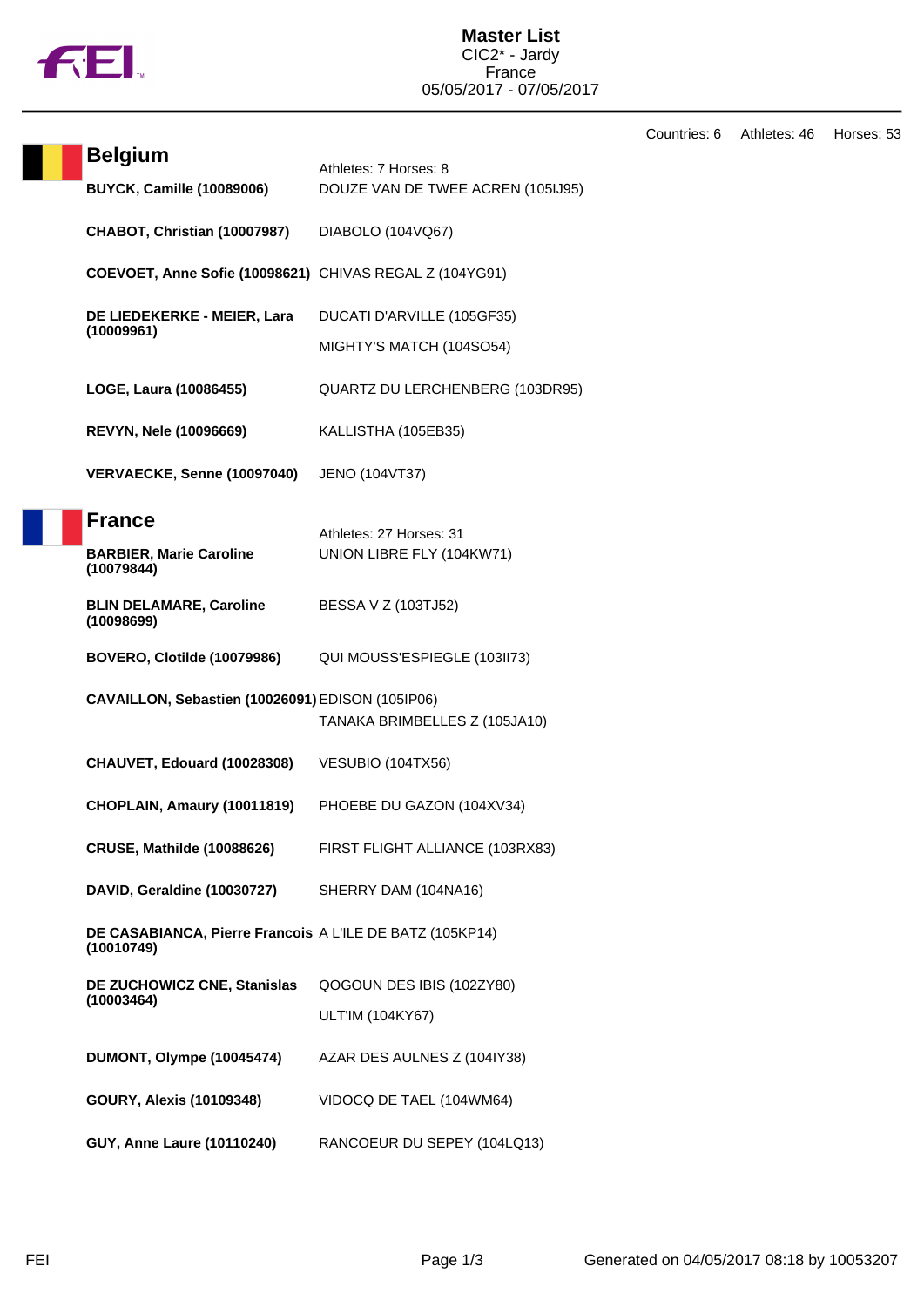

## **Master List** CIC2\* - Jardy France 05/05/2017 - 07/05/2017

| <b>GUYON, Lionel (10004799)</b>                            | TACTIC DE LALOU (104IX86)                       |
|------------------------------------------------------------|-------------------------------------------------|
| JONCHERY, Gaelle (10110824)                                | CHUP A CHUP SB (104MI03)                        |
| JOUAULT, Francois (10120833)                               | ULISCO DELIGHT (105FZ52)                        |
| <b>LAGHOUAG, Karim Florent</b><br>(10004636)               | VALERIANE DU SAILLAN (104VS96)                  |
| <b>LAMY, Alexis (10028279)</b>                             | SAMBAVA DES AMYS (103SB24)                      |
| LEFEVRE, Cyrielle (10087626)                               | KRACK DU FEUILLARD (103QA00)                    |
| LIVIO, Maxime (10011305)                                   | VICK DU GISORS (105EA06)                        |
| MONTAGNE, Louise (10108956)                                | NARCOS DE SOULAC (FRA44939)                     |
| MOUGEL, Violette (10120454)                                | RIQLES DU FEYDEL (104VN87)                      |
| RACOIS, Charlotte (10028371)                               | QUOARISS DE PETRA (103HA53)                     |
| <b>ROQUES, Alexis (10016317)</b>                           | DANTE K (104LS01)<br>PEPITO DU BRISEY (102RB47) |
| <b>SANS, Romain (10111923)</b>                             | TOM DU CERS (103ZO29)                           |
| SOULLEZ, Geoffroy (10010973)                               | QOKORY KO (103BV90)<br>SACRE LOUVO (104DP28)    |
| <b>VANDAMME, Alexandra</b><br>(10104316)                   | LANCERO DANCER (104FV93)                        |
| Germany                                                    | Athlete: 1 Horse: 1                             |
| MEIER, Kai-Steffen (10004622)                              | GLUECKSRUF (104VL06)                            |
| <b>Netherlands</b>                                         | Athletes: 6 Horses: 7                           |
| <b>BROUWERS, Frederique</b><br>(10100550)                  | MULLENTINE HIGH SOCIETY (104WI66)               |
| DE GRAAF, Cynthia (10107219)                               | HEAD FOR HEIGHTS (103HN75)                      |
| GERRETS, Deborah (10118189)                                | CORVETTE (105ET20)                              |
| HUT, Nina (10091083)                                       | CONNECTION D (103TC68)                          |
| VAN BOGGELEN, Tarik (10031458) KASSIOPEIA (104TL22)        | MAN O WAR (104YB61)                             |
| <b>VAN DER GOES-PETTER,</b><br><b>Willemina (10061818)</b> | <b>EKINO (104XJ26)</b>                          |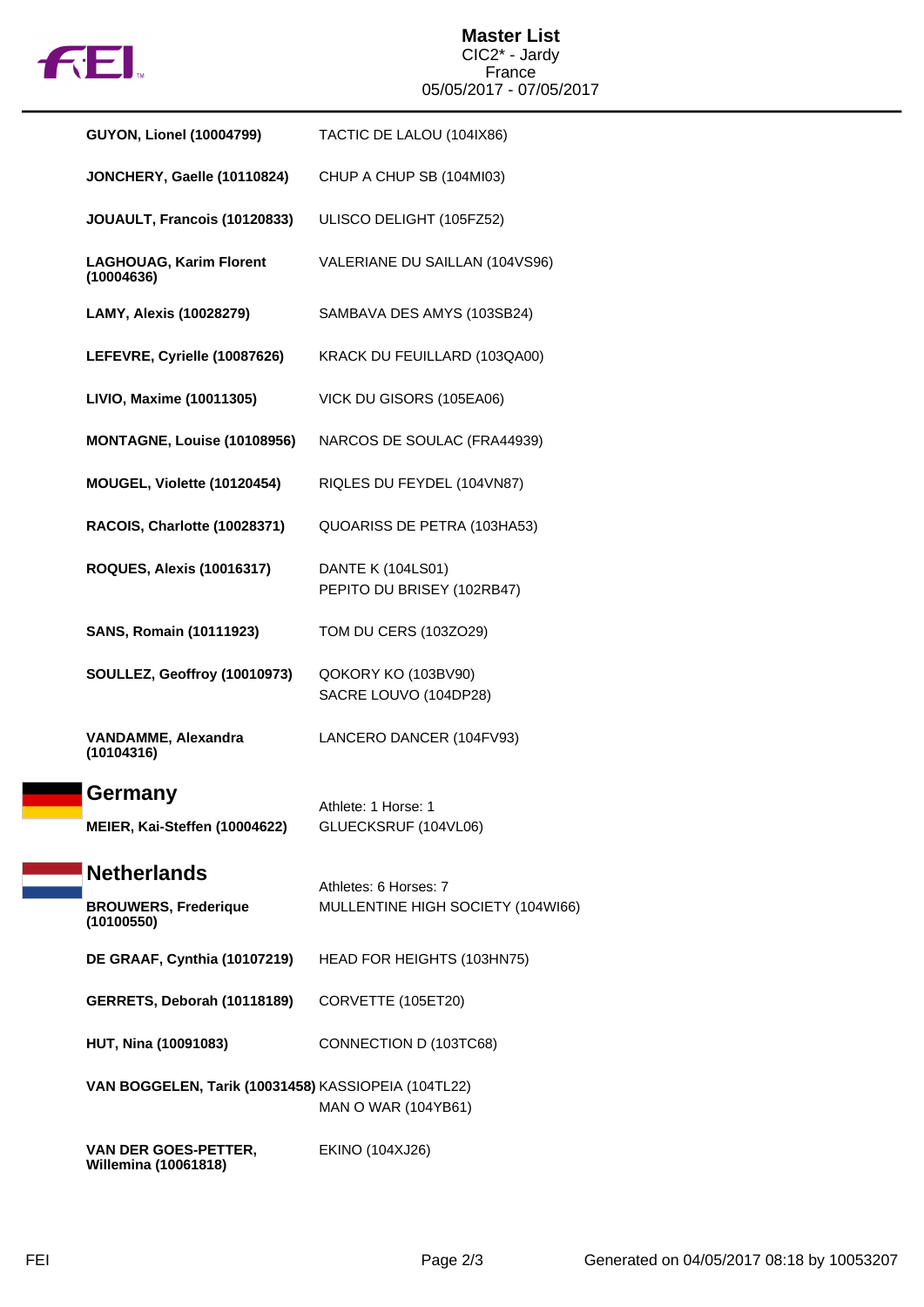

| <b>Spain</b>                                           | Athletes: 3 Horses: 4                               |
|--------------------------------------------------------|-----------------------------------------------------|
| <b>GONZALEZ DUVERDUN, Lionel</b><br>(10028828)         | ALIZEE DU MESNIL (105EA35)                          |
| NIETO-ALISEDA, Andrea                                  | ORUJO CP 32 80 (104PW97)                            |
|                                                        | SYLESIA (104QH71)                                   |
| VIA - DUFRESNE, Eduardo<br>(10004034)                  | POSITIVE IMPACT (105KK15)                           |
| <b>Switzerland</b><br><b>GUYOT, Camille (10029190)</b> | Athletes: 2 Horses: 2<br>ULSAN DE LACOREE (104RD98) |
|                                                        | (10115028)                                          |

**VOGG, Felix (10010431)** CLEVELAND III (103ZX92)